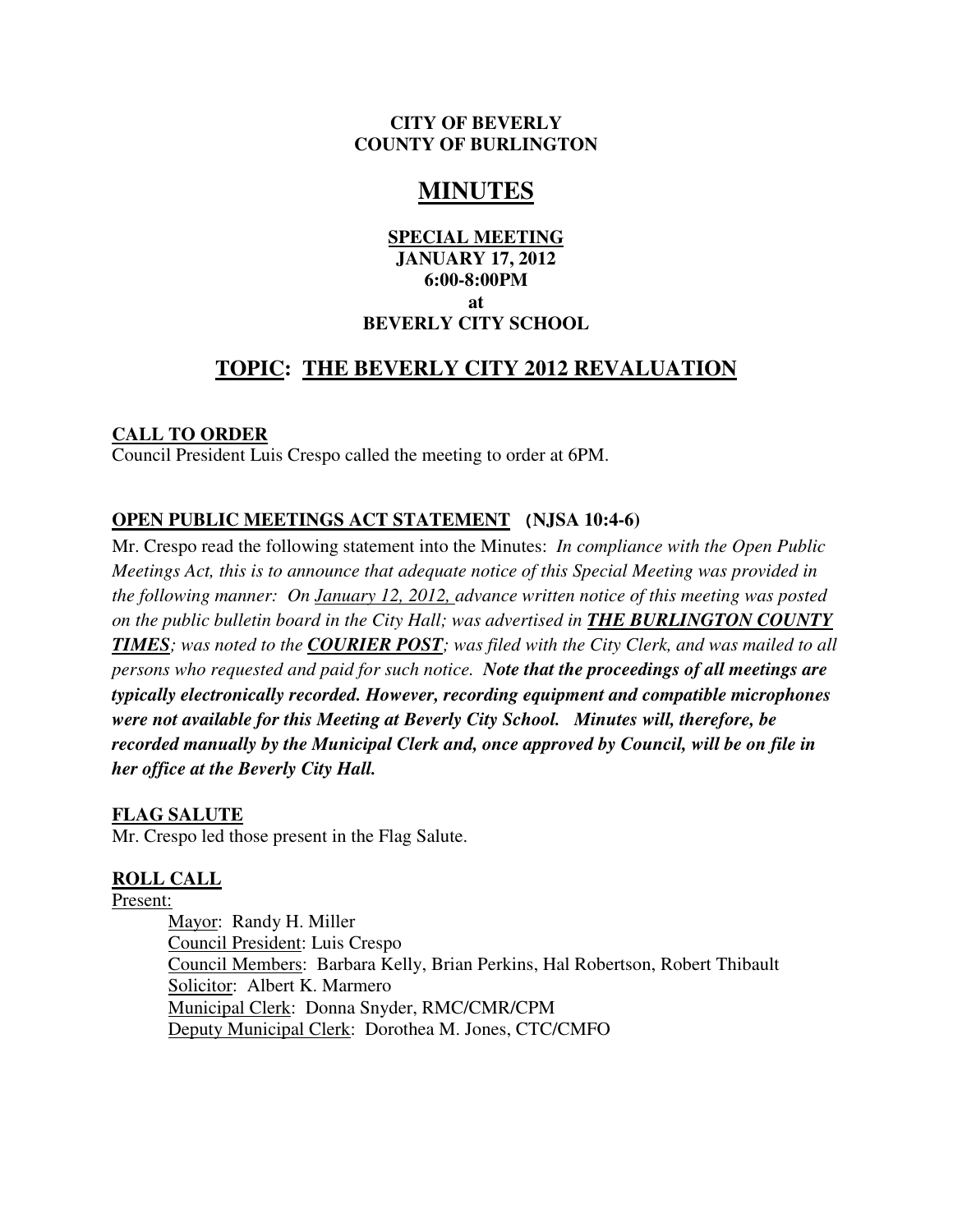## **WELCOMING STATEMENT BY COUNCIL**

Mr. Crespo thanked everyone for their attendance. He restated that the purpose of this meeting was to discuss both Council and Resident's concerns regarding the current City Revaluation being conducted by Appraisal Systems, Inc.

Municipal Clerk Donna Snyder apologized for the lack of microphones, stating that they had been requested, but the School had advised today that the Head Custodian was out and that he had the key to the microphone room. It was hoped that if everyone was

### **PUBLIC DISCUSSION ON CONCERNS REGARDING SAID REVALUATION**

Mr. Crespo said that the last reval was done in 1992. In 2007 the County had ordered a reassessment, but a postponement was allowed due to the poor market conditions. He stated that, if need be, Council would meet with the County Board of Taxation to review the situation. Mr. Crespo also mentioned that both Appraisal Systems, Inc. and Beverly City Tax Assessor Joe Robinson were advised by the County Board of Taxation not to attend the Special Meeting. He then opened the floor to the Public.

More than 100 residents were in attendance, all repeating the following concerns:

Residents were never given a clear explanation of how the Formulas utilized were actually calculated. but that they seemed to be inflated.

Many properties were being assessed on Property features that were not theirs.

When Residents met with representatives from Appraisal Systems, Inc. for "Informal Hearings", numerous times there was no Property Card for them to view.

Complaints about the "Informal Hearings" also revolved around the fact that many were told that the rep they were speaking with had no information, and that they were there simply to take information and concerns down from the Property Owner. The majority felt that this would be leaning more towards a question/answer/clarification session.

Some stated that they were spoken down to by the ASI reps because they (the Residents) couldn't grasp the concept that was being repeated to them over and over again the same way.

Complaints were many relative to those Property Owners who lived at or in close proximity to the Light-Rail and property that was declared a Hazardous Waste Site by USEPA.

Additionally, some Residents were assessed for pools, decks, and gazebos that were not even on their properties.

The majority, again, wanted to know the criteria for evaluations, for Land, for Frontage, for "Neighborhoods".